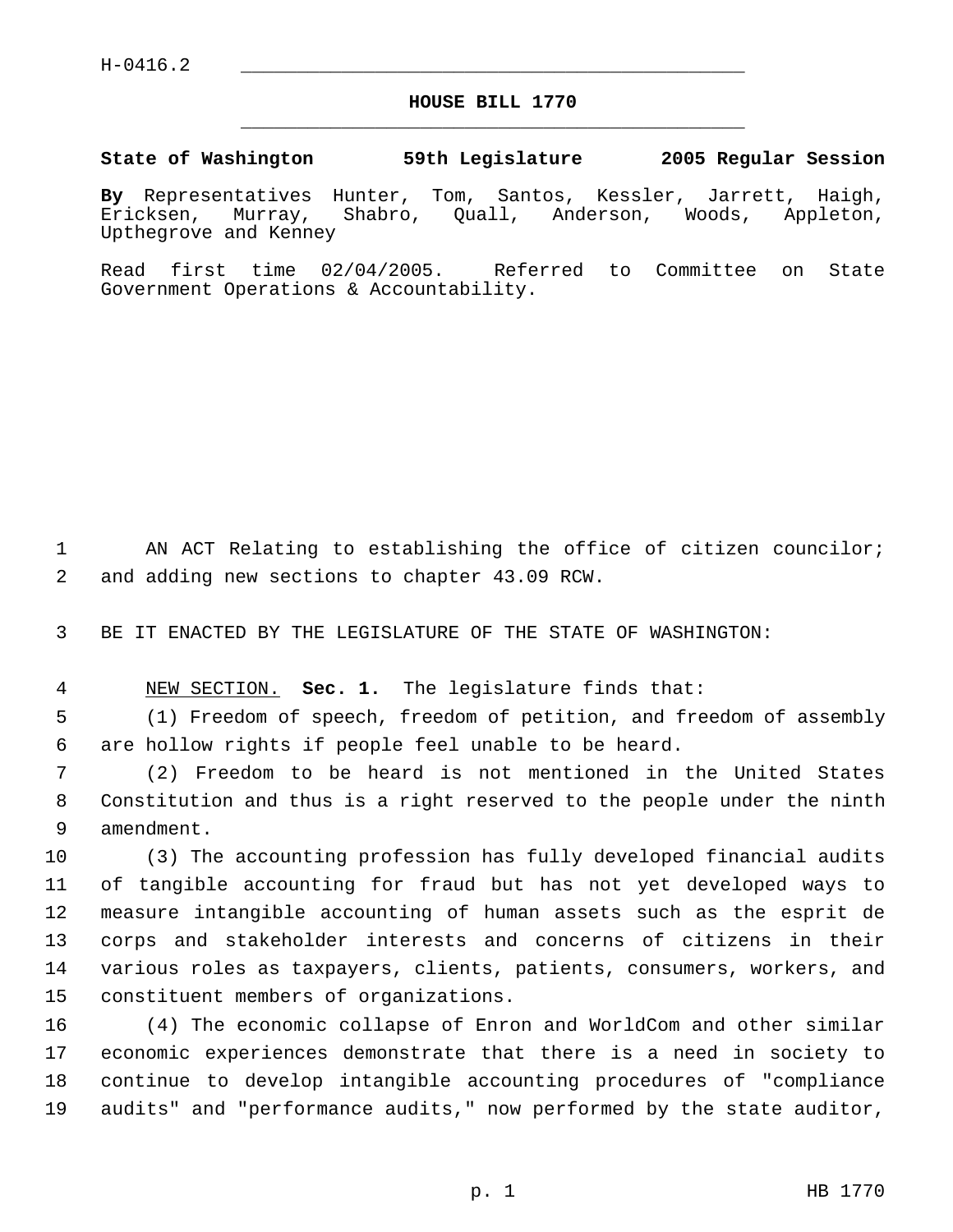and to develop new "social audits" and "internal audits" of intangible accounting assets to allow all interested citizens to participate in the legitimating of the free enterprise system and its economic and political institutions.

 (5) The forum foundation is a nonprofit, educational research corporation of Washington state organized in 1970 to improve the functioning of organizations and society based on futures research and administrative theory conducted at the University of Washington from 1968-70, continued at the church council of greater Seattle from 1971- 90, recognized partially by 1993 Senate Resolution No. 8636 and fully documented in the book *The Leadership of Civilization Building (Administrative and Civilization Theory, Symbolic Dialogue, and Citizen Skills for the 21st Century)* by Richard J. Spady and Richard S. Kirby in collaboration with Cecil H. Bell, Jr.), 2002, available in Seattle, King County, University of Washington libraries and University and Elliott Bay bookstores, Seattle, and the Cokesbury bookstore in Kirkland.

 (6) There is a need to create a citizen councilor network of small discussion groups, open to all citizens, self-funded, and using symbolic and sustainable dialogue to communicate among political and economic leaders and the people at large.

 (7) Governments have been unable to discuss the merits of citizen participation and zeitgeist communication in a substantive manner to this date.

 (8) The passage of Initiative Measure No. 695 in 1999, Initiative Measure No. 776 in 2002, and the defeat of Referendum Measure No. 53 in 2002 are social indicators that governments, business, media, and community organizations need improved listening skills in order to substitute human responsibility for futile strife and hatreds.

 (9) The governor has a constitutional responsibility to administer state affairs, the legislature has a constitutional responsibility to enact legislation in the state, and citizens have a political right to be heard and enabled to participate viably with their opinions in their organizations, institutions, and governments in the state in a process of building social capital through both bonding and bridging dialogue and improving community mental health and happiness, one of the goals of all governments, for "life, liberty, and the pursuit of happiness."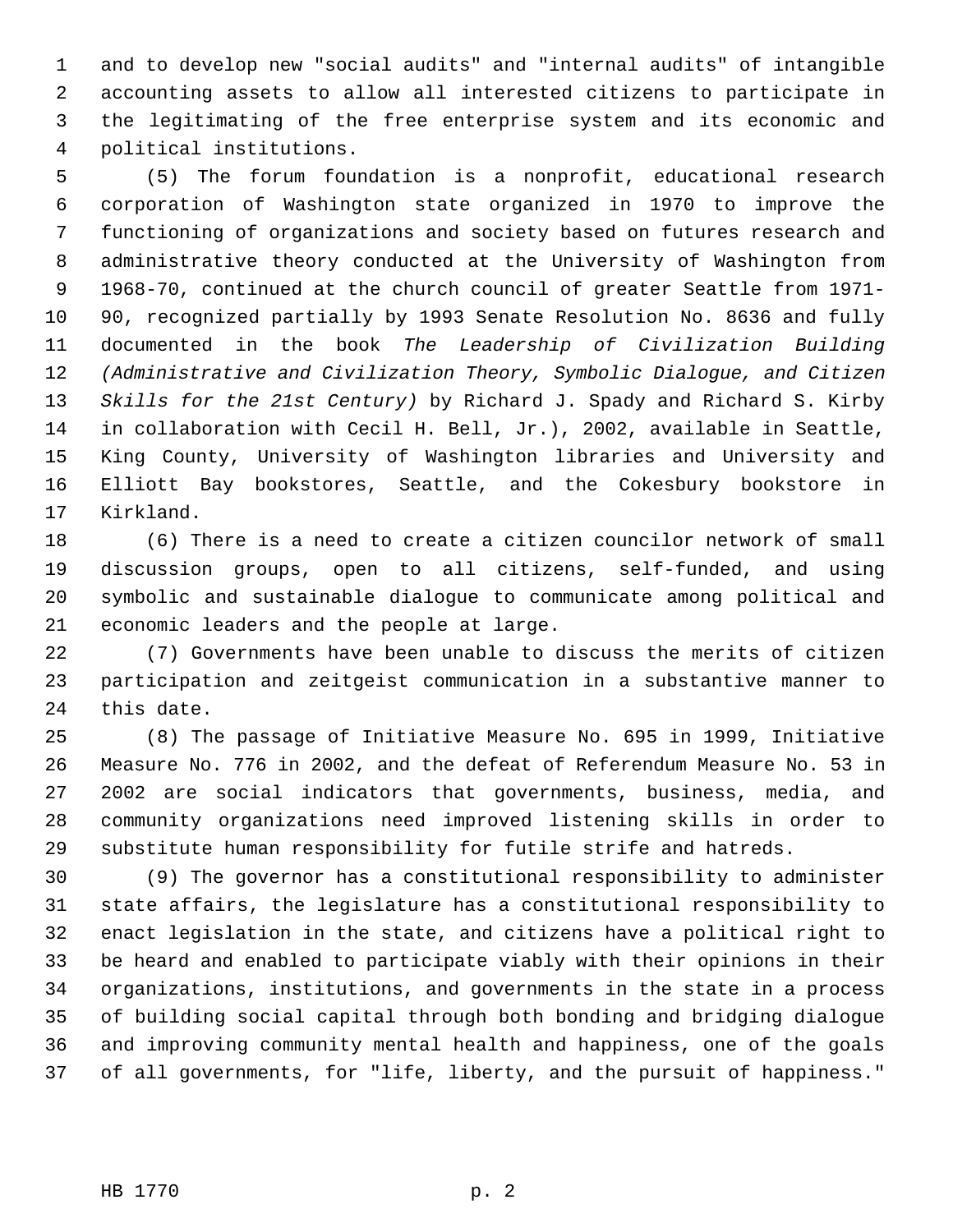(10) The Washington state auditor has a constitutional responsibility and independently serves the citizens of Washington by promoting accountability, fiscal integrity, and openness in state and local government. The approach of an auditor's work is constantly professionally evolving through new administrative theories involving the use of new symbolic dialogue, in social audits and internal audits of intangible human assets along with regular financial, compliance, and performance audits as done in Washington and other states. Furthermore, in working with these governments in partnerships, the auditor strives to ensure the proper use of public resources to enable its citizens to more clearly envision their future in the theme, "Washington, an inspirational state in pursuit of happiness!"

 (11) More than two thousand four hundred local governments of thirty-three different types and one hundred sixty-eight state agencies, colleges, universities, boards, and commissions are administered and audited for fiscal accountability of roughly eighty- four billion dollars annually. Furthermore, as relationships are in partnerships with governments, the state auditor reports are constructive management tools for them to use.

 (12) Accountability is a goal both of administration and auditing, but accountability is fundamental to the work of the state auditor as audits touch heavily on legal compliance with state laws and rules and governmental entities' own policies and ordinances.

 (13) Similar experiences in other states including Texas, Colorado, Oregon, and Utah have been positive to create a public forum to restore citizens' trust in their governments, expand social capital, and improve community mental health.

 (14) Washington has long been recognized as a precursor state in social and economic innovation. It was the only state that emerged from the national bicentennial celebration in 1976 to use the last of its resources from royalties to fund ongoing programs in citizen participation. Washington was able to discern that it was not quite volunteerism they were after in the statement: "Give me your body, your hands, your time." Rather Washington was more interested in the theme, "give me your mind," which was significantly different. Furthermore, our nation is now on the verge of major discoveries in social science and some of the major discoveries have been occurring here in Washington state and the greater Seattle area by the forum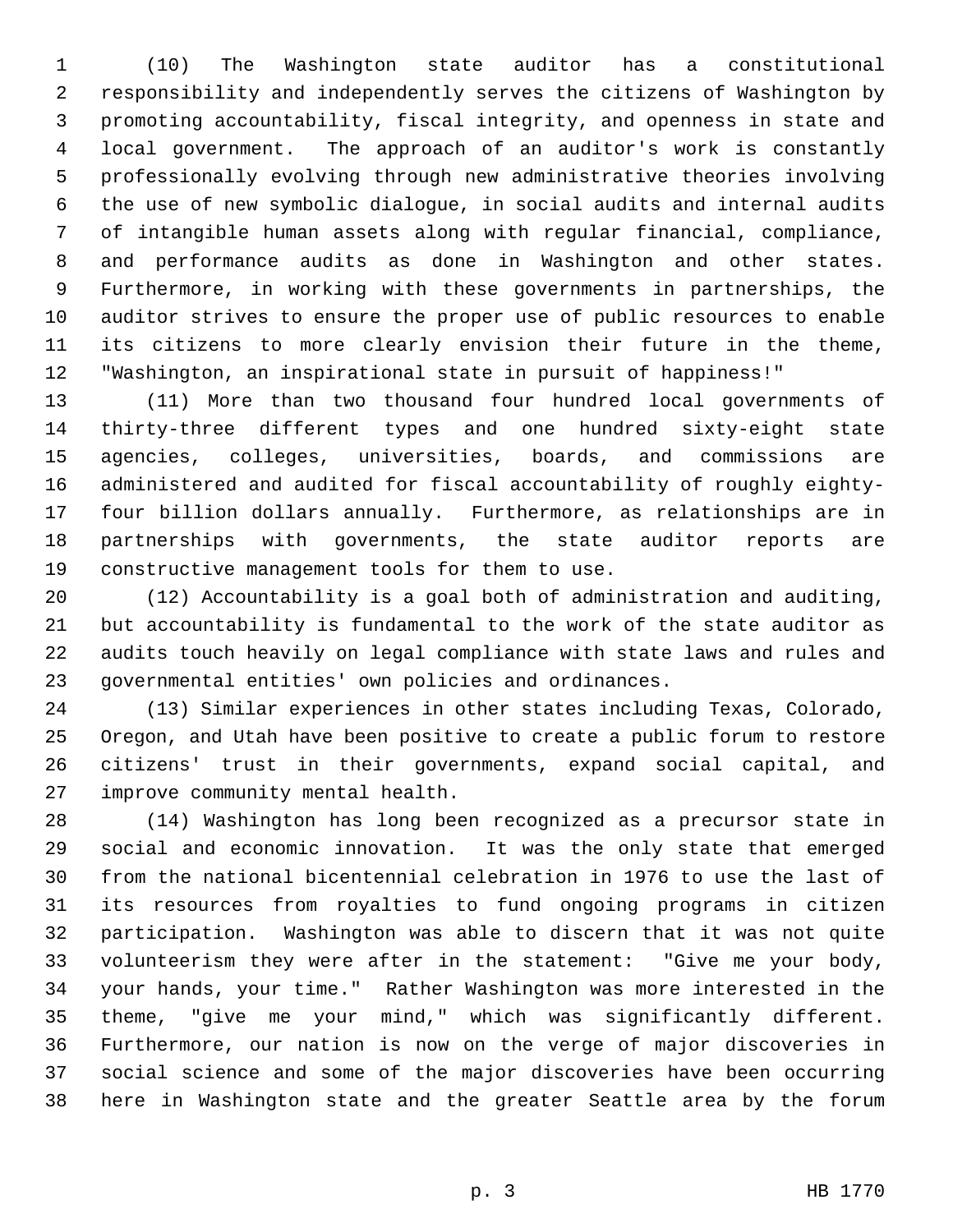foundation and was recognized as such in 1993 Senate Resolution No. 8636. This recognition has been further augmented by publication in 2002 by the forum foundation of (a) *The Leadership of Civilization Building (Administrative and Civilization Theory, Symbolic Dialogue, and Citizen Skills for the 21st Century)* by Richard J. Spady and Richard S. Kirby with collaboration of Cecil H. Bell, Jr. of Seattle, and (b) *Society's Breakthrough! (Releasing Essential Wisdom and Virtue in All the People)* by Jim Rough of Port Townsend, and (c) acceptance of the fast forum technique by the Washington association of churches to inaugurate research in a youth religious councilor network.

 (15) It is natural in our democratic republic that the citizens of Washington state be invited to participate in its governing processes within their time and energy levels in the exercise of their political rights whenever possible and help the governor, legislature, and the state auditor in their constitutional responsibilities to administer, legislate, and monitor all governments, public entities, and public funds.

 NEW SECTION. **Sec. 2.** The legislature recognizes that some citizens have difficulty accessing political processes that rely on public hearings held at locations that are often distant or held at inappropriate times from their residence or workplace. To increase public participation in the political process, the legislature intends to establish and support a self-funding pilot process in cooperation with the state auditor and the secretary of state by which citizens can receive information about public issues and provide feedback to elected officials in a convenient, timely manner and local setting.

 NEW SECTION. **Sec. 3.** (1) The office of citizen councilor is created in accordance with section 13 of this act. Any citizen registered to vote, or who lives or works in Washington but is not a registered voter, who volunteers to act as an official government advisor may become a citizen councilor on request by sending a letter to the state auditor or by calling a special toll-free number and subscribing to a nominal fee as set by the state auditor to recover substantially the direct costs from citizen participation in the program. The indirect costs of public officials, university, and government employee participation to provide information to citizen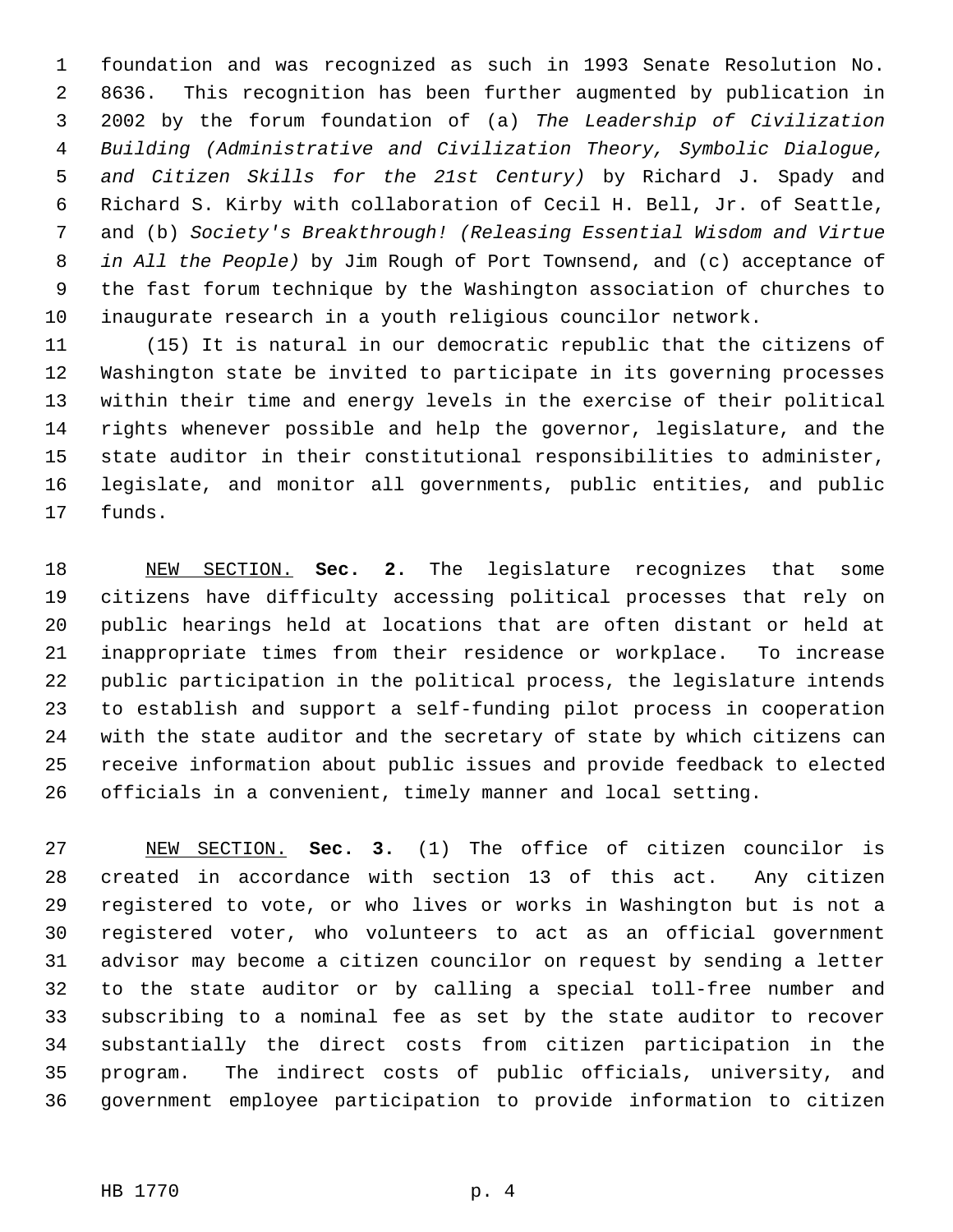councilors in their dialogues and deliberations shall be borne by the government entity or university participating. Citizen councilors shall act collectively as official advisors or a sounding board for the governor, the legislature, the state auditor, or other public officials and agencies such as the department of community, trade, and economic development on issues of public interest or concern. Conveners of citizen councilor groups shall be those designated by the citizen councilor coordinator or deputy citizen councilor coordinator under sections 7 and 8 of this act from among citizen councilors who volunteer to host a group. Every effort shall be made to assign citizen councilors to a group that meets at a convenient time and place for those participating. Meetings will usually be in small groups meeting in related resident or work area zip codes.

(2) Citizen councilors may participate:

 (a) In a citizen councilor group of approximately eight to twelve persons organized by residence or work area zip code with the assistance of the citizen councilor coordinator;

 (b) In a citizen councilor organizational group under sections 9 and 10 of this act; or

 (c) As an individual if the individual is unable to attend meetings in groups due to age, disability, remote location, or personality conflict.

 (3) Citizen councilors will be reassigned a group on request to assure that their group meeting place, time, and makeup is convenient and compatible, or the citizen councilor coordinator may make individual assignments of a councilor when deemed necessary.

 (4) For the purposes of this section and sections 4 through 13 of this act, "councilor" means an official advisor to a sovereign or chief magistrate.

 NEW SECTION. **Sec. 4.** (1) The state auditor shall prepare by March 1st of each year a citizen councilor network opinionnaire as a social audit using the fast forum technique as developed by forum foundation research. This initial opinionnaire shall be based on the state of the union address of the president of the United States together with a few "performance audit" questions posed by the state auditor and consist of four pages of approximately twenty-three to thirty questions. In addition, legislators from each legislative district may submit to the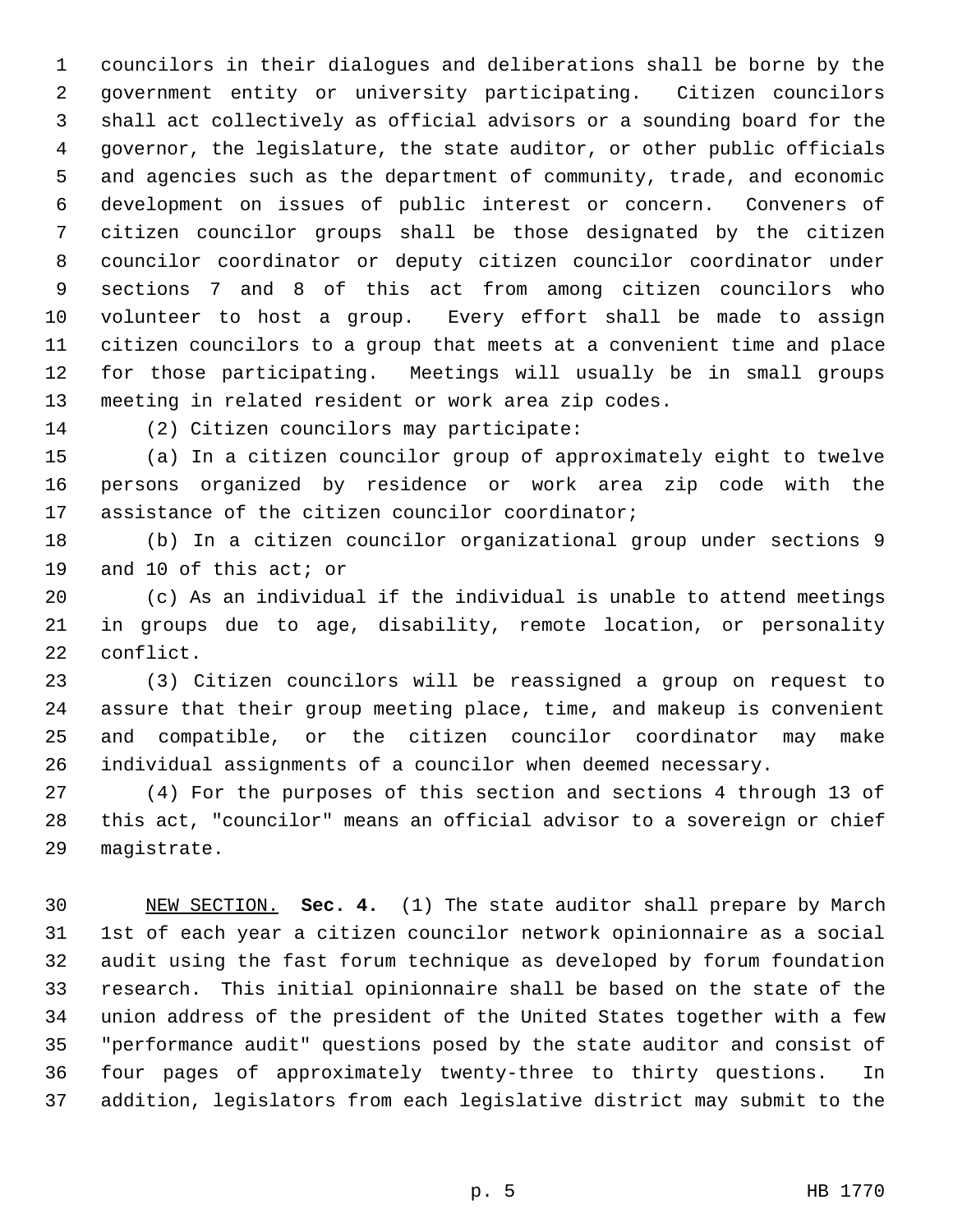1 state auditor by February 1st a list of approximately twenty to twenty- seven questions to be appended to the state of the union questions for response of citizen councilors in their own district. The state auditor may append questions in a district if the legislators of a district do not do so. If district legislators cannot agree together on the questions to be submitted, then each senator shall get one-half the space available as determined by the state auditor and each representative shall be given one quarter. The state auditor or the state auditor's representative may edit all questions submitted for grammar and style with the overall opinionnaire format.

 (2) The governor may prepare by March 15th of each year a citizen councilor network opinionnaire to be administered by the state auditor and using the fast forum technique as developed by forum foundation's research. The opinionnaire shall be based on the state of the state address or other concerns of the governor and consist of four pages of approximately twenty-three to thirty questions with editing by the state auditor to assure a style consistent with the state of the union address or typical yes/no, multiple choice, Likert, or end-anchor value questions used by the fast forum technique. In addition, legislators from each legislative district may submit to the state auditor by the end of April a list of approximately twenty to twenty-seven questions to be appended to the state of the state questions for response of citizen councilors in their district. The state auditor may append questions in a district if the legislators of a district do not do so. If district legislators cannot agree together on the questions to be submitted, then each senator shall get one-half the space available as determined by the state auditor and each representative shall be given one-quarter. The state auditor or the state auditor's representative may edit all questions submitted for grammar and style with the overall opinionnaire. If the governor does not prepare a citizen councilor network opinionnaire by March 15th, the state auditor will convene a citizen's wisdom council to select the issue or issues for consideration partially based on concepts in the book *Society's Breakthrough! (Releasing Essential Wisdom and Virtue in All the People)*, 2002, by Jim Rough of Port Townsend in accordance with sections of this act.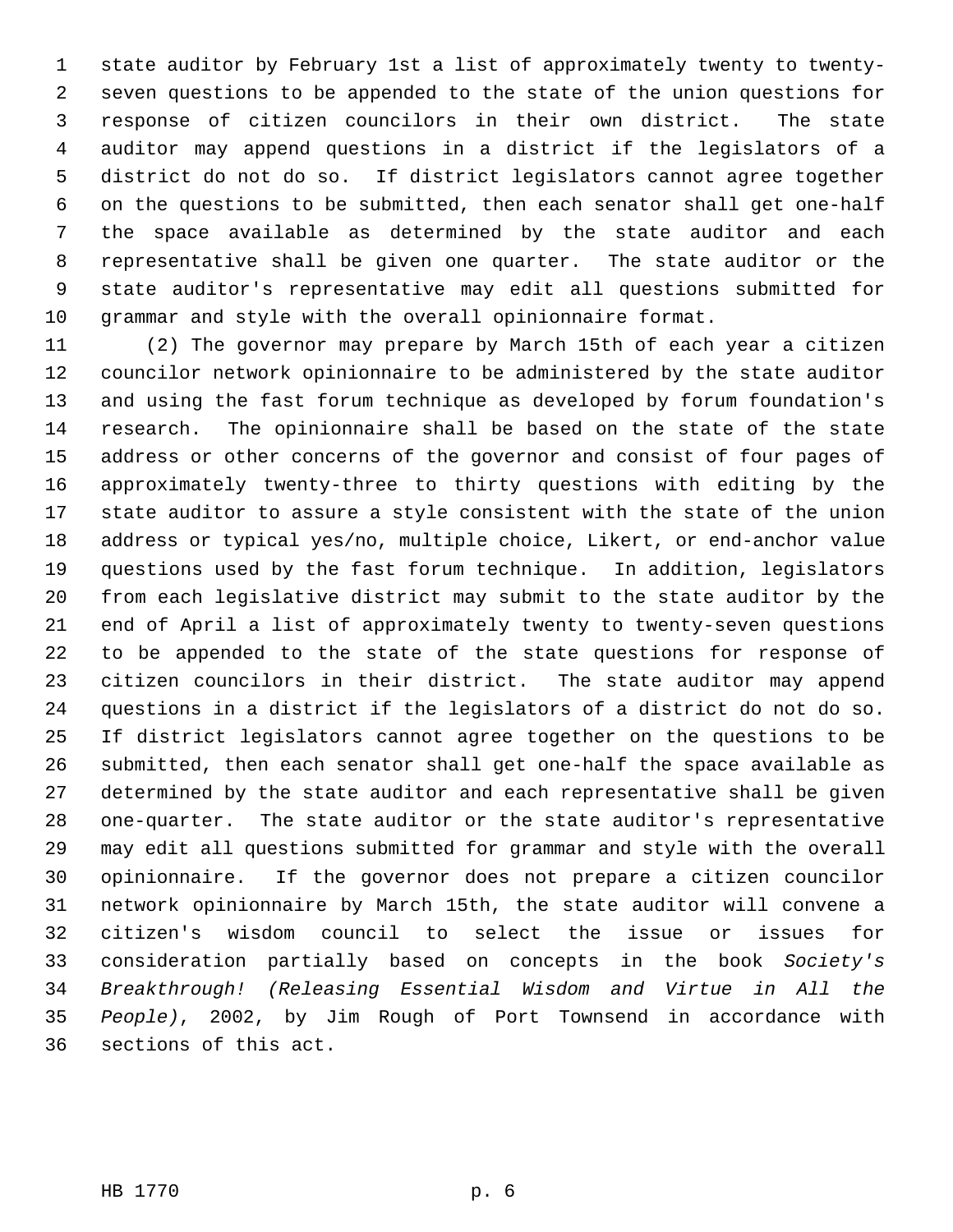NEW SECTION. **Sec. 5.** (1) On request of the state auditor, the secretary of state shall select a citizen's wisdom council composed of twelve statewide registered voters selected randomly by lot using public lotto-type mechanical drawing procedures to symbolically represent the people of the state of Washington and ascertain that all selected are willing to participate and to make random replacements if necessary.

 (2) In any event, the state auditor shall convene a citizen's wisdom council annually and appoint a facilitator to the council who is experienced in helping diverse people reach unanimous conclusions on difficult topics. The purpose of the citizen's wisdom council is to create the next agenda for the citizen councilor network. Before adjournment, the citizen's wisdom council will prioritize their statements generated concerning the agenda for the state auditor by consensus or failing that by majority rule. The state auditor shall establish policies and procedures for convening the citizen's wisdom council, and will promote widespread media coverage of the event. Results of the citizen's wisdom council at its conclusion will be presented in a public ceremony.

 (3) The expenses and standard per diem allowances for legislators will be provided to the members of the citizen's wisdom council for their work and a professional honorarium will be paid to the facilitator under sections 11, 12, and 13 of this act.

 (4) The state auditor will assign the topics and priority of the citizen's wisdom council to the citizen councilor coordinator for development of an opinionnaire and supportive materials by one or more value reporters in accordance with section 6(2) of this act and effect the social audit and symbolic dialogue network.

 NEW SECTION. **Sec. 6.** (1) Other than the state of the union, state of the state, and citizen's wisdom council opinionnaire and materials, the state auditor shall determine suggested issues for public dialogue and deliberation in a social audit approximately quarterly but not more than monthly from suggestions received from the governor, the legislature, state and local public officials, agencies, counties, municipalities, and individual citizen councilors and recommend an appropriate issue or issues for consideration by the citizen councilor network to a steering committee and under subsection (2) of this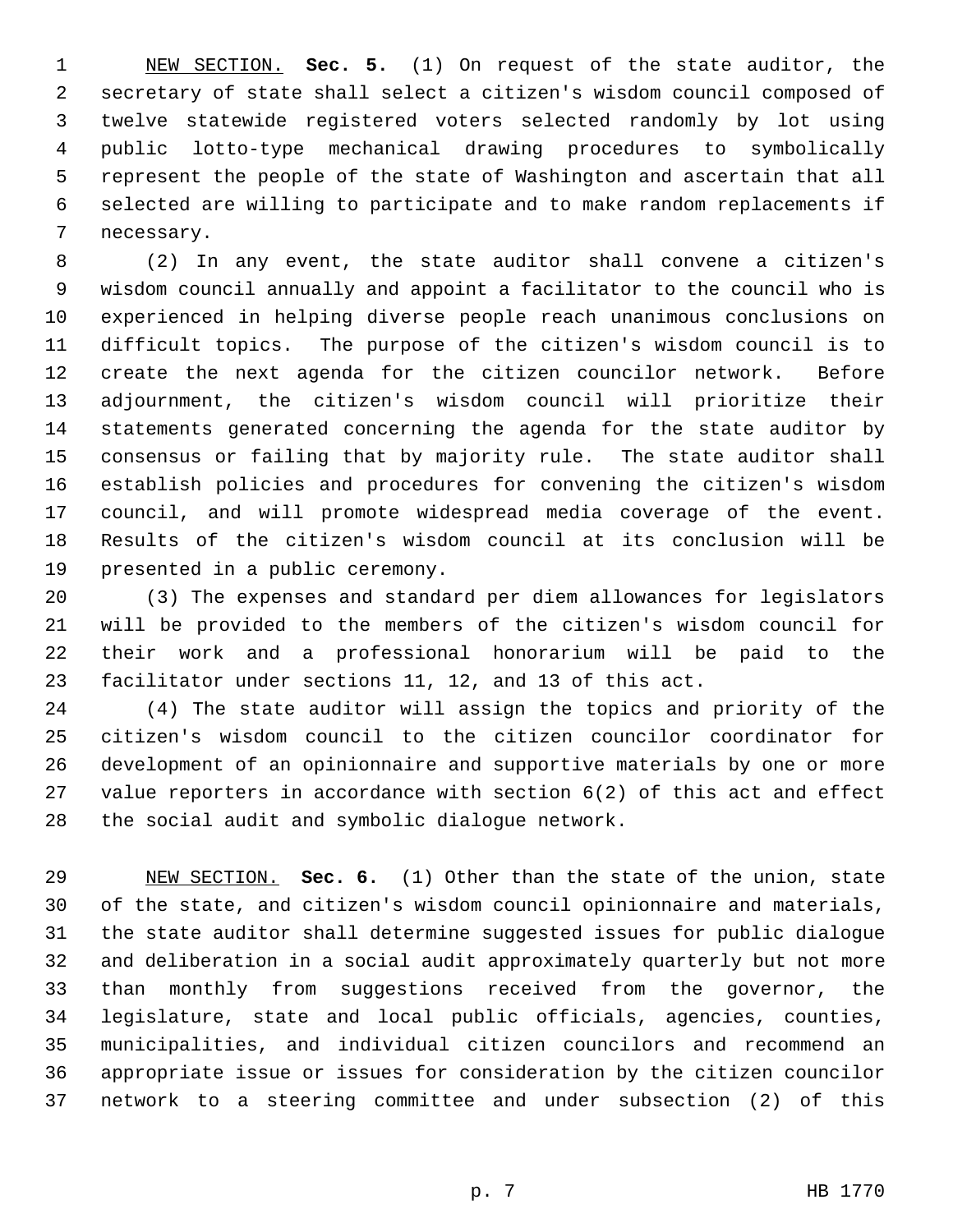section. An advisory citizen councilor steering committee shall be composed of the following nonvoting members: (a) A representative from the governor's office; (b) legislative members: One member of the minority party and one member of the majority party from each house of the legislature; (c) a representative from the superintendent of public instruction; (d) a representative from each county; (e) a representative from each regional government; (f) a representative of higher education; (g) a representative from the association of Washington cities; (h) a representative from any organization participating with over fifty groups of eight to twelve persons under section 10 of this act; (i) the citizen councilor coordinator and deputy citizen councilor coordinator selected as provided in section 7 of this act; and (j) others invited by the state auditor. All will serve without remuneration except if expenses are provided otherwise by law by their own agency to public persons attending. Travel expenses may be provided on request to steering committee members if funds are available at the sole discretion of the citizen councilor coordinator or deputy citizen councilor coordinator.

 (2) After consideration and advice by the members of the steering committee, the state auditor, as an elected public official, shall determine and assign the issue or issues approved for discussion to the volunteer citizen councilor coordinator for preparation and implementation by value reporters and others, except that the first meeting of a group will be an orientation meeting prepared by the state auditor unless the group was organized and already functioning under the auspices of the Washington association of churches or others before the effective date of this act. Value reporters assigned to gather information on issues shall be careful to present all issues as evenhandedly as possible, taking care to present the generally prevailing viewpoints surrounding an issue or issues from experts, officials, scholars, and others in an effort to provide the public with information needed for discussion. Value reporters shall represent the people's right to know and will conduct interviews of experts, officials, scholars, and others to solicit their various viewpoints and record such interviews on audio or videotape for later reproduction and distribution to citizen councilor groups. Before any materials are released to citizen councilor groups, however, persons interviewed and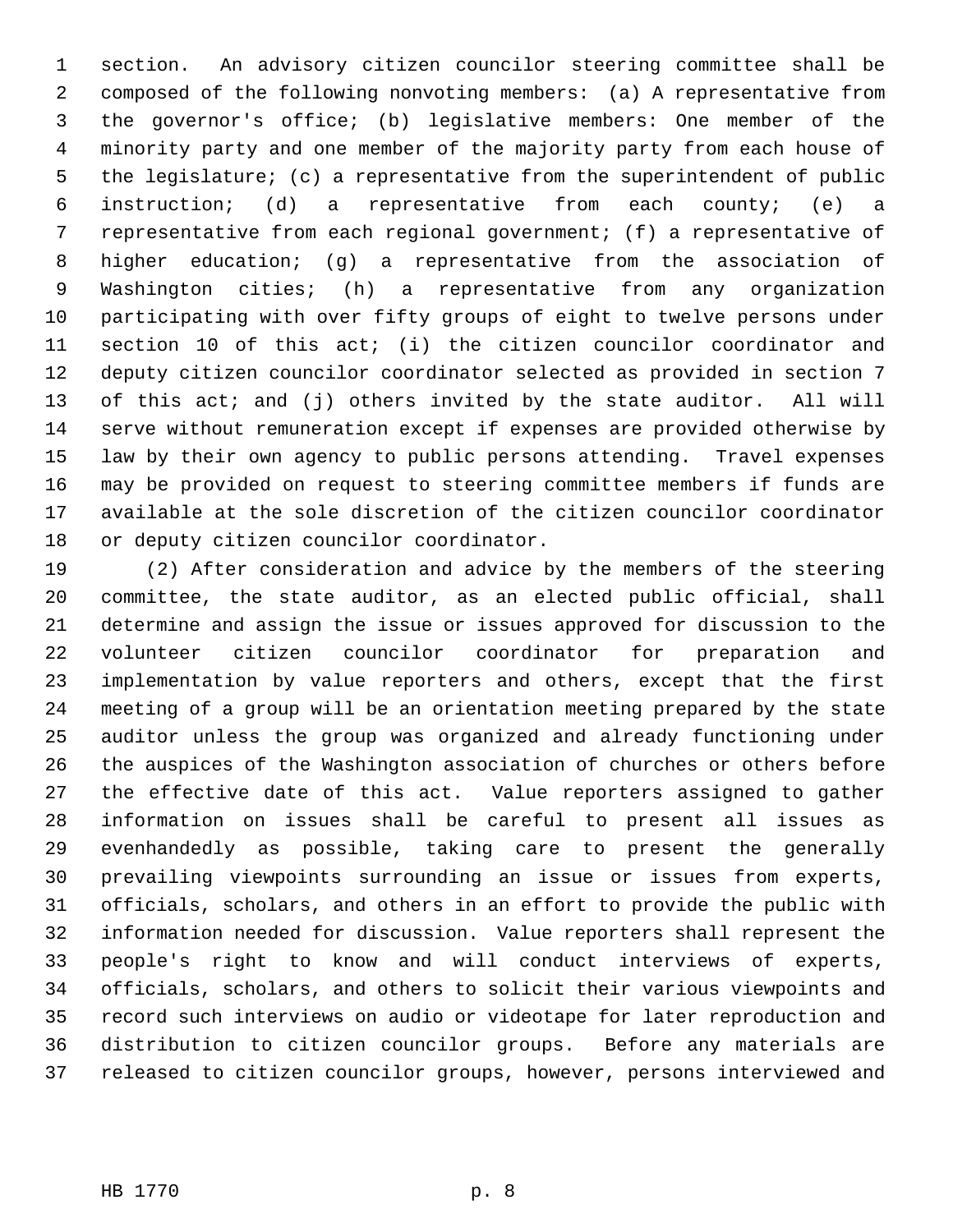taped shall approve their taped interview for release or complete another interview to their satisfaction, otherwise their statement shall not be included in materials sent to citizens.

 (3) The state auditor shall refer the public information material prepared by the citizen councilor coordinator, deputy citizen councilor coordinator, and their staffs to the steering committee for its review and recommendations. The governor for the state of the state address and the state auditor for all other opinionnaire materials shall make the final determination of all materials distributed to citizen councilors.

 NEW SECTION. **Sec. 7.** The offices of citizen councilor coordinator and deputy citizen councilor coordinator are created within the office of the state auditor. The state auditor shall appoint the citizen councilor coordinator and deputy citizen councilor coordinator with the advice of the steering committee, if available. The citizen councilor coordinator and deputy citizen councilor coordinator shall serve at the pleasure of the state auditor, until terminated with the approval of the steering committee, and shall be citizen volunteers and serve without compensation, but shall be reimbursed for actual expenses incurred in carrying out their duties under sections 1 through 13 of this act as funds for subscriptions and donations are available.

 NEW SECTION. **Sec. 8.** The citizen councilor coordinator and deputy citizen councilor coordinator shall:

 (1) Promote to the citizens of the state and northwest region the citizen councilor program and its contribution to public and private planning processes;

 (2) Oversee preparation, tabulation, summarization, and dissemination of data and information by the government and volunteer staff;

 (3) Receive, on behalf of the citizen councilor revolving fund, gifts and donations of real or personal property, including cash and in-kind services;

 (4) Hire a value reporter and other paid staff to assist the volunteer staff if funds are available;

(5) Contract for any services including without limitation a toll-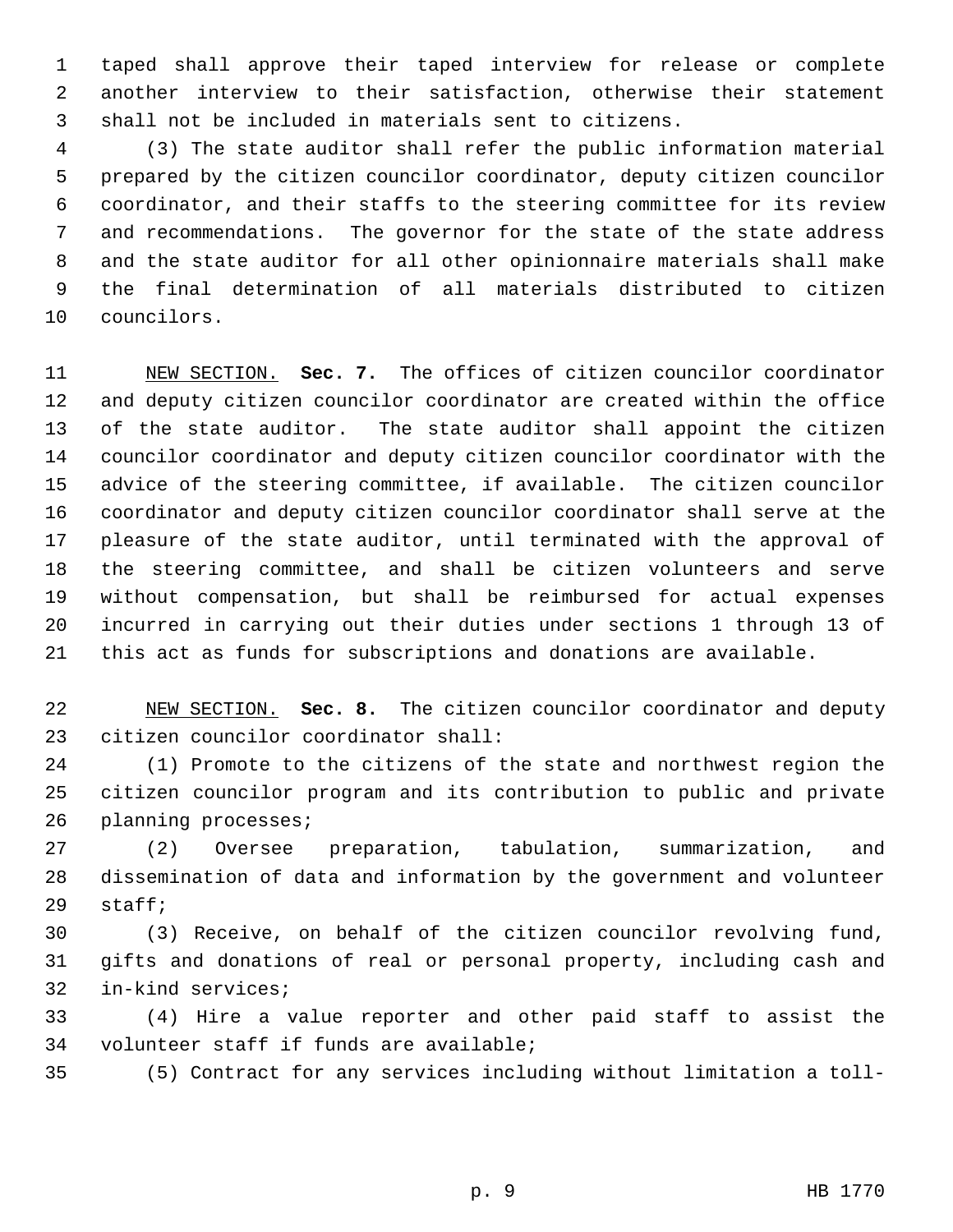free telephone number and answering service, keying, optical scanning, computer tabulation, recording, reporting, research, consulting, printing, and mailing to carry out sections 1 through 13 of this act;

 (6) Solicit volunteers to assist in administering the program from community service, educational, civic, business, religious, and other organizations;

(7) Solicit citizen councilor groups from existing organizations;

 (8) Solicit individual citizen councilors to participate in local groups organized by mutual convenience usually within the same 10 residence or work zip code area;

 (9) Assign value reporters to interview scholars, experts, public officials, planners, leaders, and others on tape concerning topics of 13 discussion assigned by the state auditor;

 (10) Produce audio or video cassette tapes, or both, and printed materials as evenhandedly as possible;

 (11) Mail or distribute by e-mail public information materials to citizen councilor communicators for conveners or individual citizen councilors, or both, after final approval by the state auditor;

 (12) Provide, at cost, group mailing labels of its own conveners on request of an organization participating or to a county, regional government, municipality, or school district if a private iteration of 22 their own constituents is desired at their own time and expense;

 (13) Use machine-scan, interactive telephone, or computer technology, or all three, to record citizen councilor responses and tabulate data;

 (14) Mail organizational, community, school, business, or church profiles to the leaders of such participating organizations for their information and without cost when they have over fifty groups responding statewide. Such information shall be filed for public review;

 (15) Prepare summary reports of data generated and press releases and post the data for public analysis on a web site when the technology is available;

 (16) Mail summary reports and other information to all citizen councilor conveners for their groups and to participating organizations, and to those public officials who have indicated to the 37 citizen councilor coordinator that they are interested; and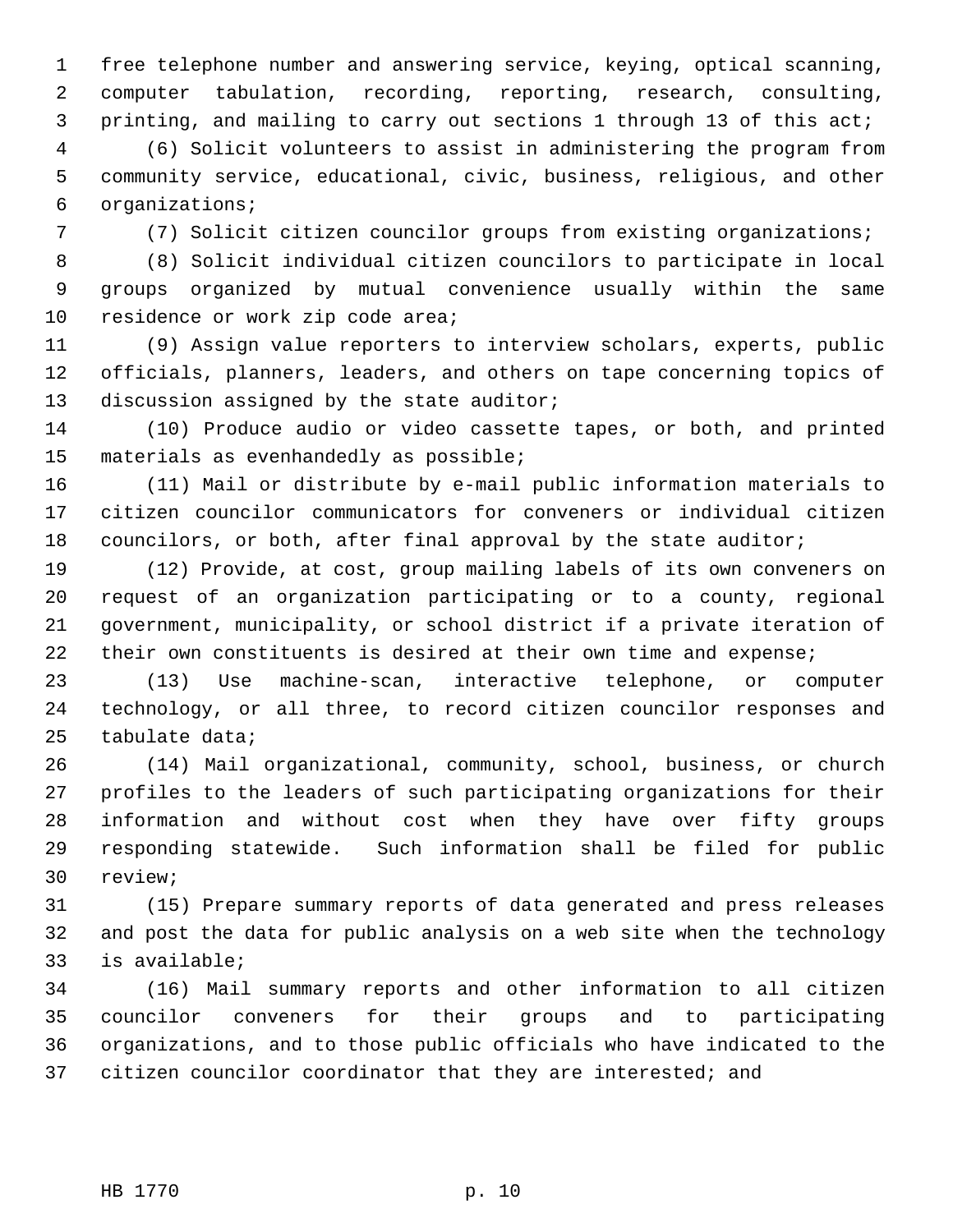(17) Maintain data generated for public and media reference in the state auditor's office and/or posted on a web site for public access.

 The secretary of state will cooperate with the state auditor on request by providing information on initiatives, referendums, and the Washington state voters' pamphlet for the consideration of the citizen councilor network in their dialogues and deliberations.

 NEW SECTION. **Sec. 9.** The citizen councilor coordinator shall actively encourage citizen councilor groups to form throughout the state. Citizen councilor groups shall usually consist of a minimum of eight and a maximum of twelve regularly assigned members and meet on call of their convener at times and places they deem most appropriate during a thirty-day or other designated time period. Citizen councilor groups might normally meet approximately two or three times per year on state issues, one or two times on county or municipal issues, and one time on federal issues in response to the president of the United States through the state of the union address. They shall have the opportunity to listen to audio or videotapes articulating an issue of public interest or concern and study other materials prepared or authorized as described in section 4 of this act. Citizen councilors shall have the opportunity to respond anonymously making their opinions known on individual mark-sense response sheets or other interactive response technology for return to the citizen councilor coordinator for tabulation and analysis.

 NEW SECTION. **Sec. 10.** Eight through twelve citizens from organizations such as, but not limited to, community service, civic associations, cooperatives, unions, religious, business, or school district groups may enroll as an organizational group with their own communicator and convener designated. An organizational profile report shall be provided to the leaders of organizations with fifty or more groups without cost to inform them of how their members responded to public issues posed as approved by the state auditor and others and shall be open to public inspection in the office of the state auditor or posted on a web site for public analysis. If additional profiles or services are requested by an organization of its own constituents, the policy, rules, and fees to cover such costs shall be paid separately. Organizations with fifty or more groups may purchase mailing labels of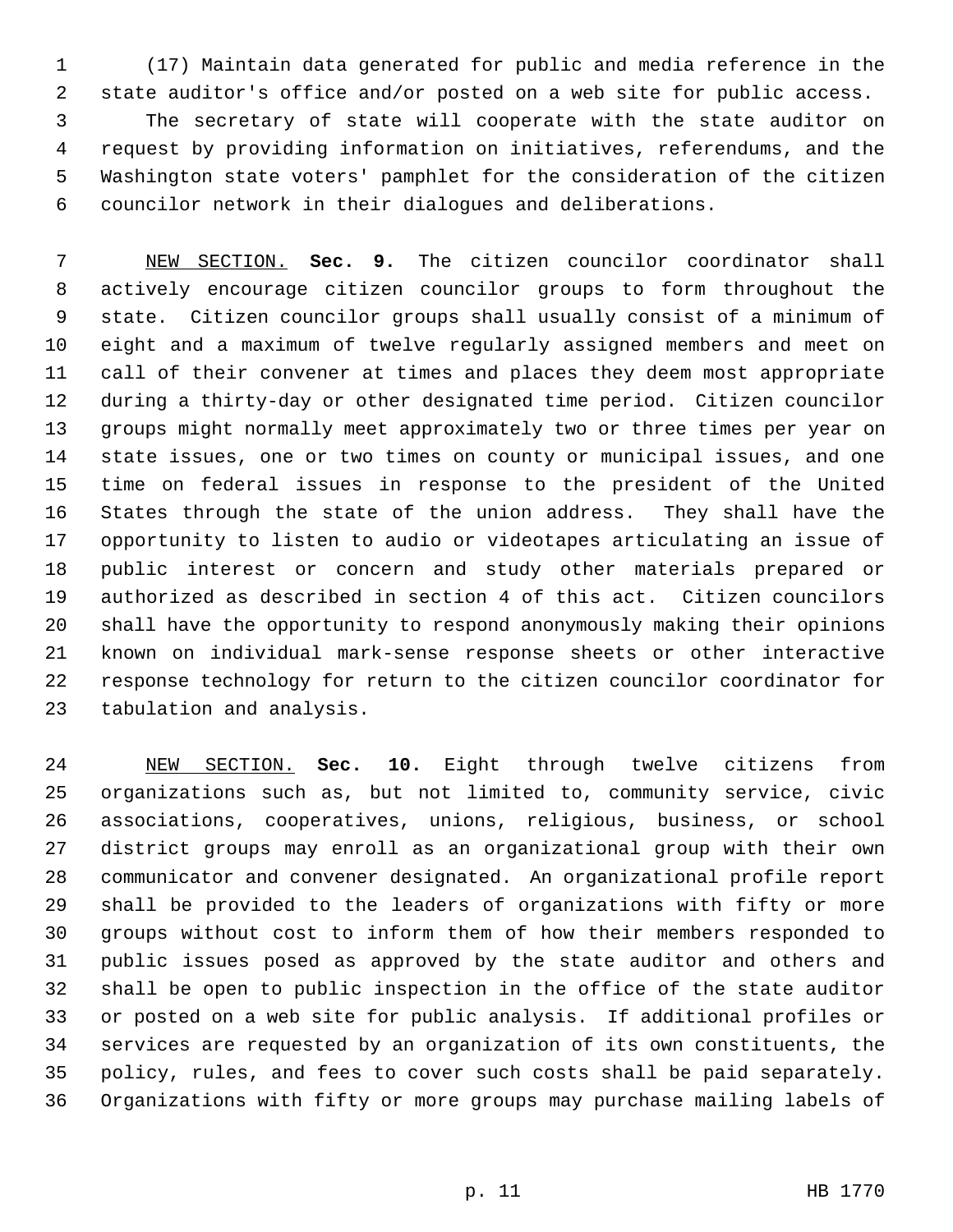their group conveners from the state auditor and prepare and mail their own group materials for tabulation at their own effort and expense. These data shall not be tabulated by the citizen councilor coordinator and shall not be combined with the public data nor available for public inspection at the office of the state auditor.

 NEW SECTION. **Sec. 11.** (1) Each citizen councilor shall be asked to make donations from time to time to help cover the costs of the citizen councilor program estimated at ten dollars per person per year at present costs. It is also the intention of the state auditor that donations and gifts be solicited from public-spirited individuals, businesses, and foundations to assist in the funding of the program and to provide scholarships to unemployed or low-income citizens. However, since all direct costs of this program are provided by donations and subscriptions with no funds from public sources, the citizen councilor coordinator shall use his or her discretion in determining the scale and the scope of the program so that expenses do not exceed available funds.

 (2) Libraries will be encouraged to participate and allow citizens who are not members of a citizen councilor group to respond to the state of the union opinionnaire with appended questions by district legislators as well as state of the state with appended questions and wisdom council opinionnaires. A citizen may purchase a machine- scannable response sheet from a library at a price to cover the direct costs to the library plus an amount to cover indirect costs. Current costs are twenty-five cents per sheet direct cost to an organization that includes scanning and tabulation of data plus sales tax, postage, and handling plus an allowance to the library to cover its indirect costs of administration which may result in fifty cents to one dollar cost per sheet for the citizen responding in a library or other facility approved by the state auditor, e.g., a coffee house.

 NEW SECTION. **Sec. 12.** A citizen councilor revolving fund is created and shall consist of donations and subscriptions collected under sections 1 through 13 of this act and any moneys appropriated to it by law for specific purposes. The state treasurer shall be custodian of the revolving fund. Disbursements from the revolving fund shall be on authorization of the citizen councilor coordinator or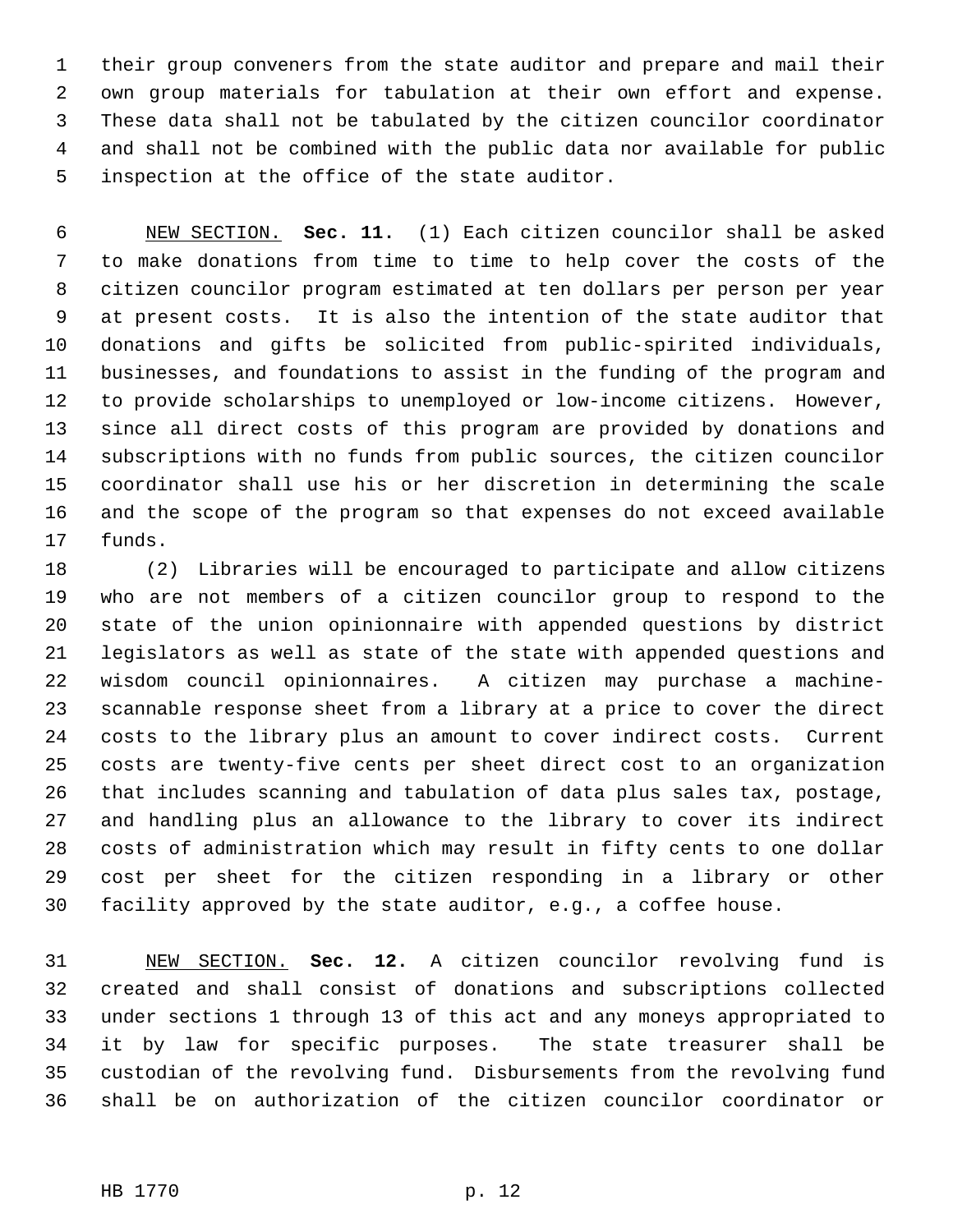deputy citizen councilor coordinator. In order to maintain an effective expenditure and revenue control, the citizen councilor revolving fund shall be subject in all respects to chapter 43.88 RCW, but no appropriation is required to permit expenditures and payment of obligations from the fund.

 NEW SECTION. **Sec. 13.** (1) The state auditor shall establish the office of citizen councilor and will provide the citizen councilor coordinator and his or her volunteer staff with space in existing offices. Appropriations are not required, but the state auditor may consider the services provided under this section in submitting its budget.

 (2) The citizen councilor coordinator shall seek donations from citizen councilor organizational groups, citizen councilors, public- spirited individuals, community service organizations, businesses, and foundations to help cover the costs of the program. When ten thousand dollars in donations have been received, the state auditor shall authorize the citizen councilor coordinator to establish a toll-free telephone number and answering service to develop a list of the names, addresses, and telephone numbers of persons and groups interested in serving as citizen councilors, citizen councilor communicators and/or conveners, and communicators and conveners in citizen councilor organizational groups, or in making donations. Whenever possible, the names, addresses, and legislative districts of registered voters maintained by the secretary of state shall be copied to reduce costs of the state auditor while increasing accuracy of the citizen councilor records. When ten thousand dollars in additional donations have been received, the citizen councilor coordinator may initiate the new communication process contemplated in sections 1 through 13 of this act and continue it at a scope and scale that is supportable by the resources available.

 (3) In the event the program under sections 1 through 13 of this act fails to support its direct costs and is necessary to be terminated by the state auditor, funds remaining after payment of all outstanding expenses and disposal of equipment and supplies owned shall be deposited in the general fund.

 (4) The theory, programming, and procedures in this act are pioneering and have never been used at the state level before in an